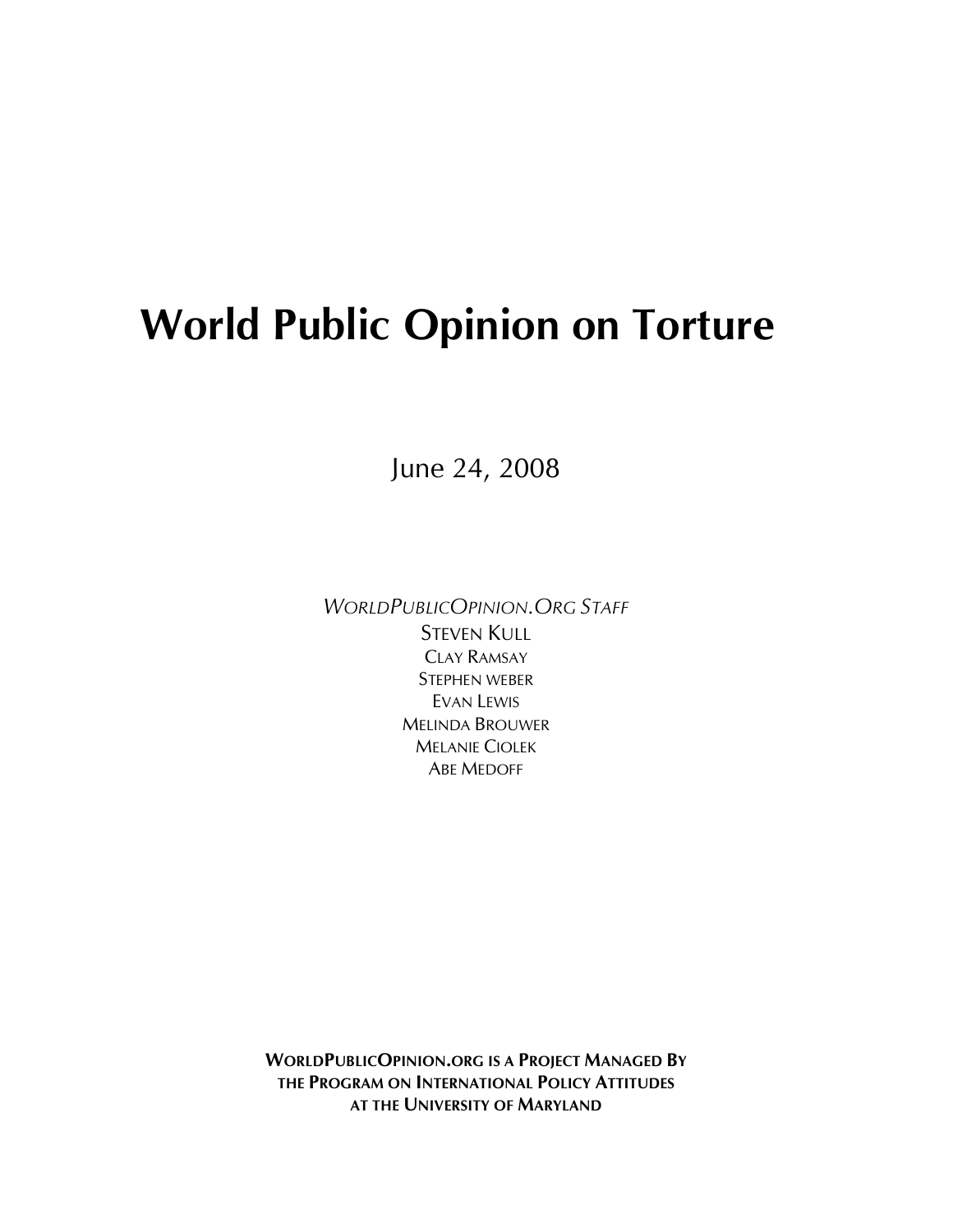**WorldPublicOpinion.org (WPO)** is an international collaborative project whose aim is to give voice to public opinion around the world on international issues. As the world becomes increasingly integrated, problems have become increasingly global, pointing to a greater need for understanding between nations and for elucidating global norms. With the growth of democracy in the world, public opinion has come to play a greater role in the foreign policy process. WorldPublicOpinion.org seeks to reveal the values and views of publics in specific nations around the world as well as global patterns of world public opinion.

**The WorldPublicOpinion.org network** is a consortium of research centers studying public opinion on international issues in their respective countries. At present the network consists of research centers in 22 countries across all of the major continents. The network includes countries that represent the majority of the world population. In some countries there are two centers--one that conducts the polling and another that emphasizes policy analysis. For more complete information about each center including contact information please see the list of Research Partners at the end of this study.

**The Program on International Policy Attitudes (PIPA)** was established in 1992 with the purpose of giving public opinion a greater voice in international relations. PIPA conducts in-depth studies of public opinion that include polls, focus groups and interviews. It integrates its findings together with those of other organizations. It actively seeks the participation of members of the policy community in developing its polls so as to make them immediately relevant to the needs of policymakers. PIPA is a joint program of the Center on Policy Attitudes (COPA) and the Center for International and Security Studies at Maryland (CISSM).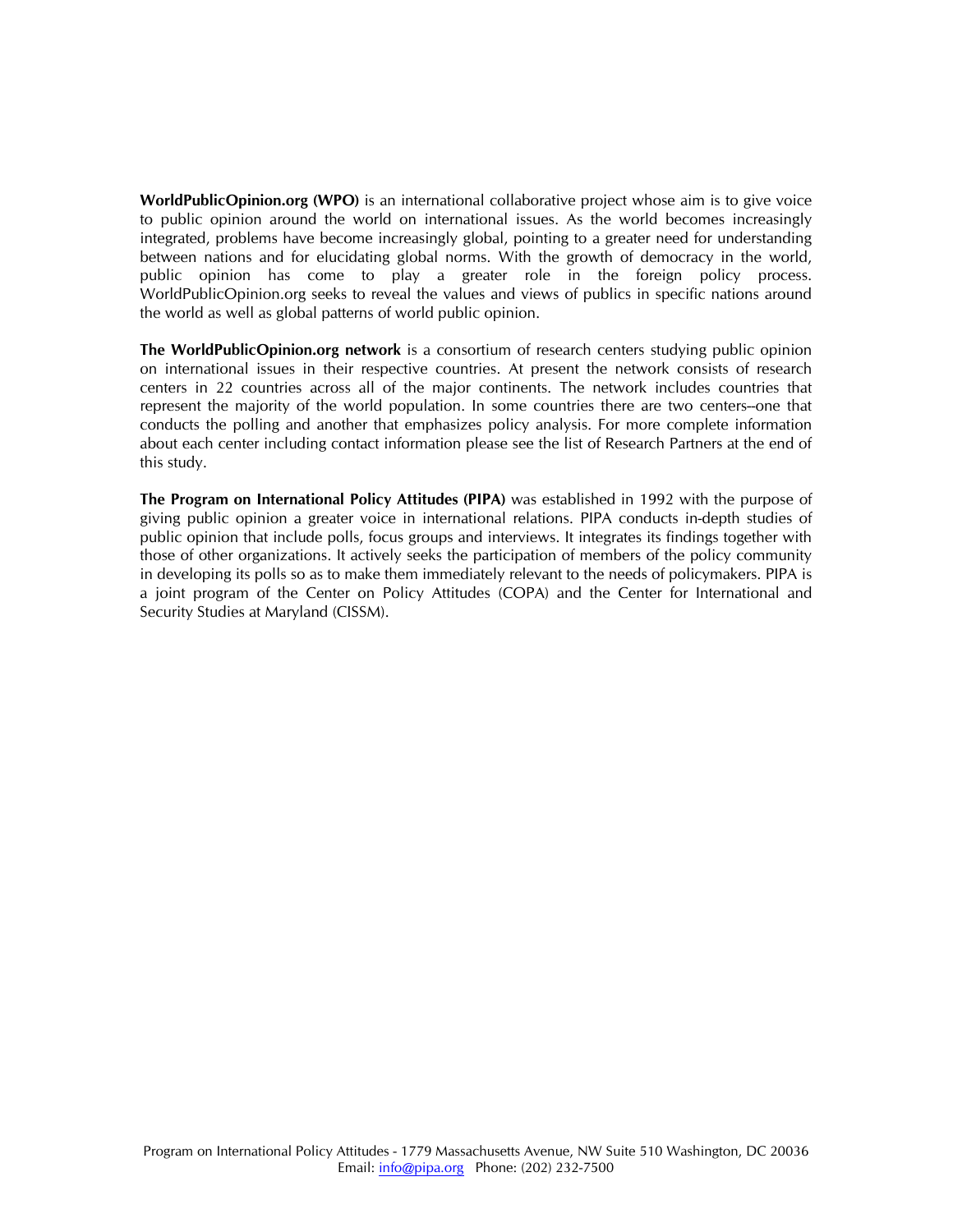# **WORLDPUBLICOPINION.ORG**

# **World Publics Reject Torture**

# **But a Substantial Number Make Exception for Terrorists**

A [WorldPublicOpinion.org](http://www.worldpublicopinion.org/) poll of 19 nations finds that in 14 of them most people favor an unequivocal rule against torture, even in the case of terrorists who have information that could save innocent lives. Four nations lean toward favoring an exception in the case of terrorists.

However, large majorities in all 19 nations favor a general prohibition against torture. In all nations polled, the number saying that the government should generally be able to use torture is less than one in five.

On average across all nations polled, 57 percent opt for unequivocal rules against torture. Thirty-five percent favor an exception when innocent lives are at risk. Just 9 percent favor the government being able to use torture in general.

The four publics that favor an exception for terrorists when innocent lives are at risk include majorities in India (59%), Nigeria (54%), and Turkey (51%), and a plurality in Thailand (44%).

Support for the unequivocal position was highest in Spain (82%), Great Britain (82%) and France (82%), followed by Mexico (73%), China (66%), the Palestinian territories (66%), Poland (62%), Indonesia (61%), and the Ukraine (59%). In five countries either modest majorities or pluralities support a ban on all torture: Azerbaijan (54%), Egypt (54%), the United States (53%), Russia (49%), and Iran (43%). South Koreans are divided.

Amnesty International's 2007 State of the World Report documents numerous cases of torture by governments around the world, including cases where governments actively use torture as well as cases where governments have failed to take action against police or other officials who have used torture.

"The idea that torture by governments is basically wrong is widely shared in all corners of the world. Even the scenario one hears of terrorists holding information that could save innocent lives is rejected as a justification for torture in most countries," comments Steven Kull, director of WorldPublicOpinion.org.

"Further," Kull adds, "since such a scenario is exceedingly rare, this poll suggests that virtually all torture used by governments is at odds with the will of the people."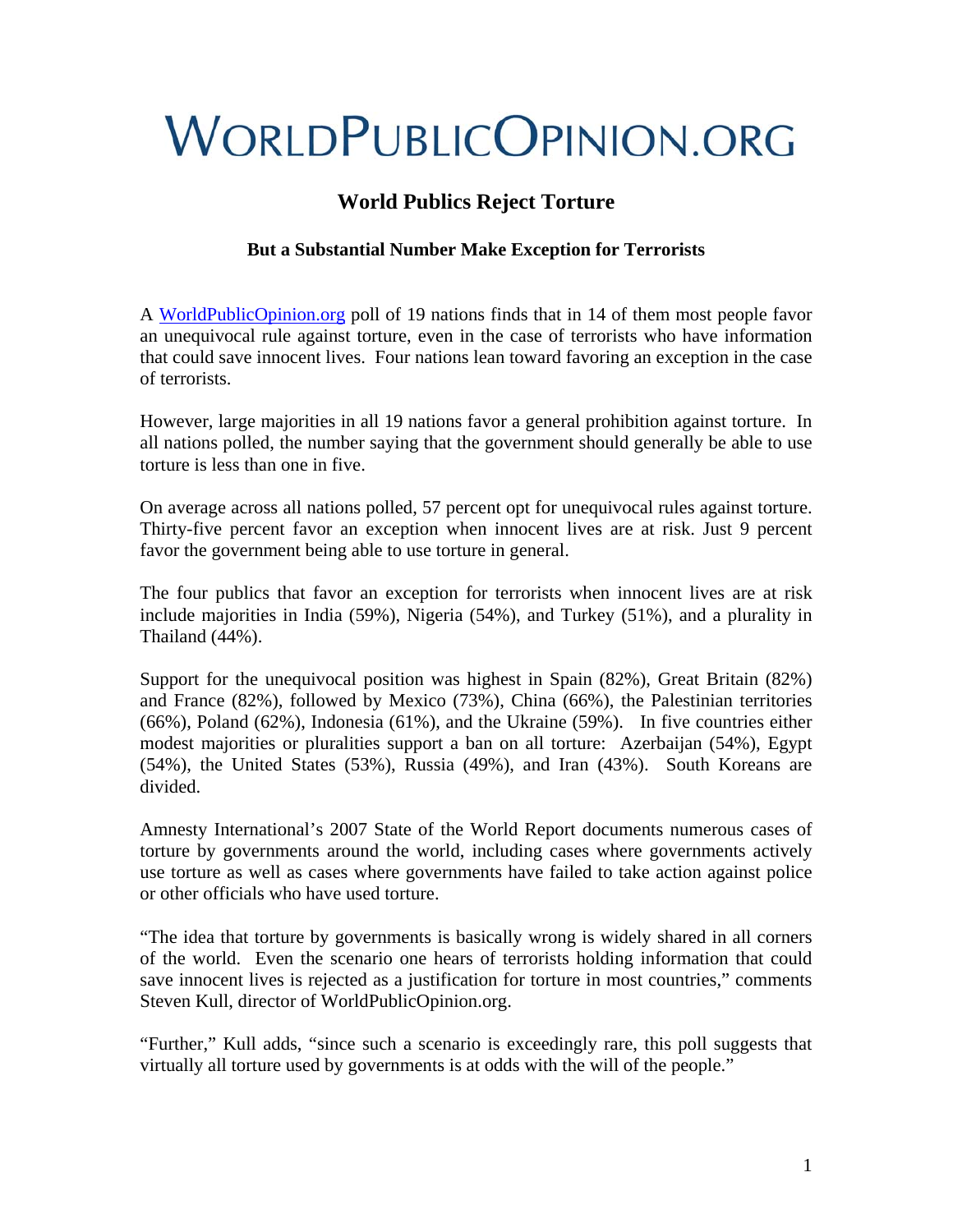WorldPublicOpinion.org is releasing this poll in advance of International Victims of Torture Day (June 26), a date recognized by the United Nations and observed around the world. This year also marks the  $60<sup>th</sup>$  anniversary of the UN General Assembly's adoption of the Universal Declaration of Human Rights, which states, "No one shall be subjected to torture."

WorldPublicOpinion.org is a collaborative project involving a worldwide network of research centers under the management of the Program on International Policy Attitudes (PIPA) at the University of Maryland.

The poll of 19,063 respondents was conducted in 19 nations, including most of the largest countries–China, India, the United States, Indonesia, Nigeria, and Russia—as well as Mexico, Britain, France, Poland, Spain, Azerbaijan, Ukraine, Egypt, the Palestinian territories, Iran, Turkey, Thailand and South Korea. The nations included



represent 60 percent of the world population. The survey was fielded between January 10 and May 6. Margins of error range from +/-2 to 4 percent. The primary funder of this project is the Oak Foundation.

All of the countries polled are signatories to the Universal Declaration of Human Rights and parties to the Geneva Conventions forbidding torture and other forms of abuse. All but three have also ratified the 1987 UN Convention against Torture. India has signed but not ratified the convention, while Iran has not signed it. The Palestinian territories are not eligible to be a party to the agreement.

The survey presented respondents with an argument in favor of allowing the torture of potential terrorists who threaten civilians: "Terrorists pose such an extreme threat that governments should now be allowed to use some degree of torture if it may gain information that would save innocent lives." In fourteen nations, a majority or plurality rejected this argument in favor of the unequivocal view: "Clear rules against torture should be maintained because any use of torture is immoral and will weaken international human rights standards against torture."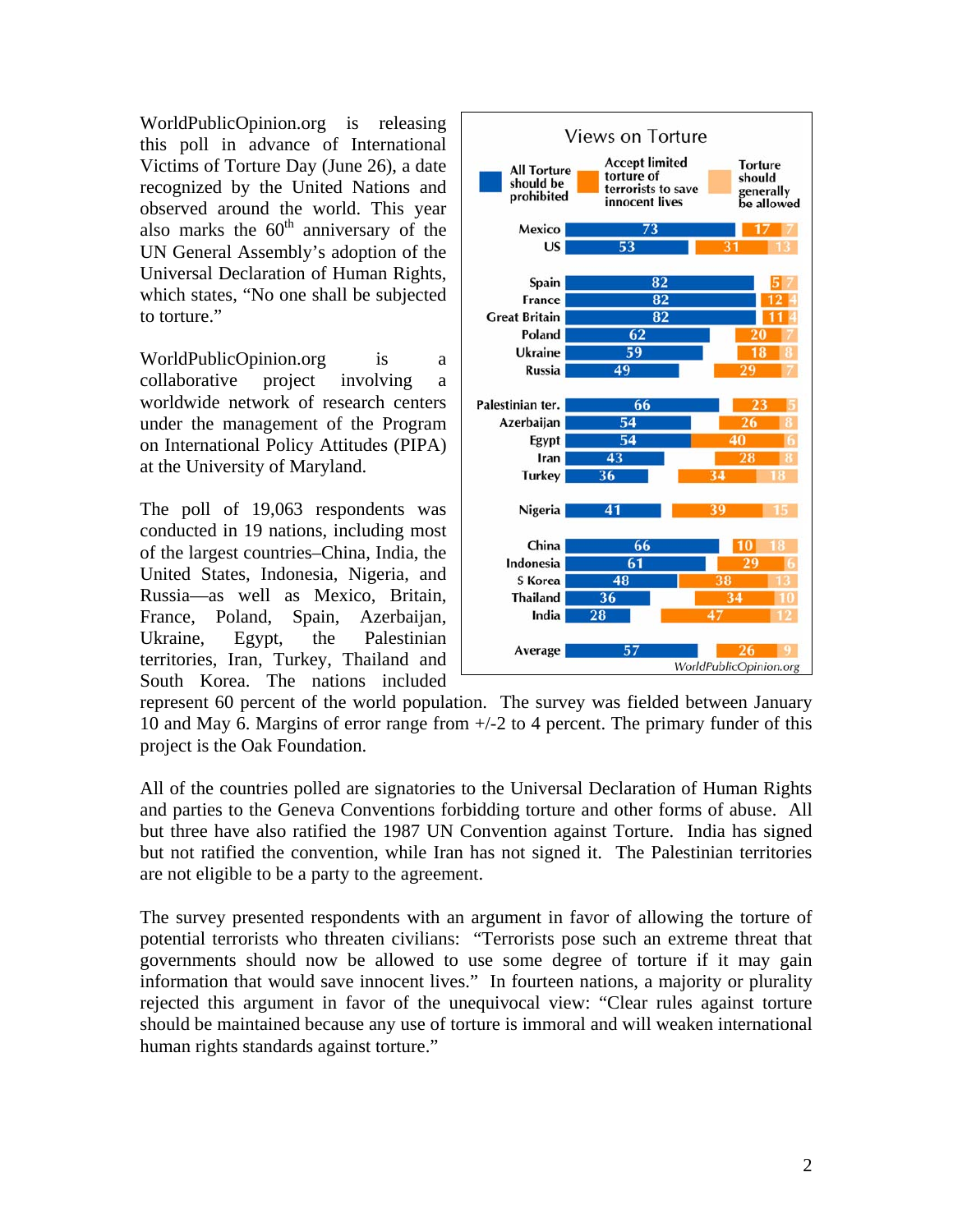Those who favored an exception for terrorists were also asked whether government should generally be allowed to use torture. On average across all nations polled, just 9 percent say there should be no rules against torture. China and Turkey have the largest percentages (18% in both) who believe governments should generally be allowed to torture while France and Great Britain (4% in both) have the lowest.

#### **Trends**

In a June-July 2006 poll conducted for the BBC World Service by GlobeScan and PIPA, 15 of the 19 nations polled in the present study were asked the same question about making an exception to rules against torture in the case of terrorists. While there has been little change on average, there have been some dramatic shifts in specific countries.

Only India had even a modest plurality favoring an exception for terrorists in 2006. In the current survey three countries (India, Nigeria, and Turkey) have a majority supporting such exceptions, Thailand has a plurality and South Korea is divided.

Four countries included in both surveys show dramatic increases in support for allowing the torture of terrorists: India (from 32% to 59%), Nigeria (39% to 54%), Turkey (24% to 51%), and South Korea (31% to 51%). Substantial increases also occurred in Egypt (25% to 46%) and the United States (36% to 44%).

At the same time there have been equally dramatic increases among those favoring a complete ban on torture. Support has grown substantially in Mexico (rising from 50% to 73%), Spain (65% to 82%), China (49% to 66%), Indonesia (51% to 61%), Britain (72% to 82%), and Russia (43% to 49%).

On average, support for an exception has gone up six points while support for an unequivocal rule has gone up two points. Thus the net increase in favor of an exception is just four points.

Why has support for allowing the torture of potential terrorists increased in certain countries since 2006? Civilians from three of the six have suffered terrorist attacks over the past year and a half: India has endured attacks attributed to Kashmiri separatists and Turkey has been plagued by Kurdish rebels. South Koreans underwent a six-week hostage drama in July and August 2007 after Taliban rebels in Afghanistan kidnapped 23 Christian volunteers and then executed two of them. And the US public receives a steady stream of news reports about terrorist attacks in Iraq and Afghanistan.

Of the six countries with largest jumps in support for an unequivocal rule against torture, four (Spain, Britain, Indonesia and Russia) suffered major terrorist attacks before the 2006 poll but have not suffered major attacks since then.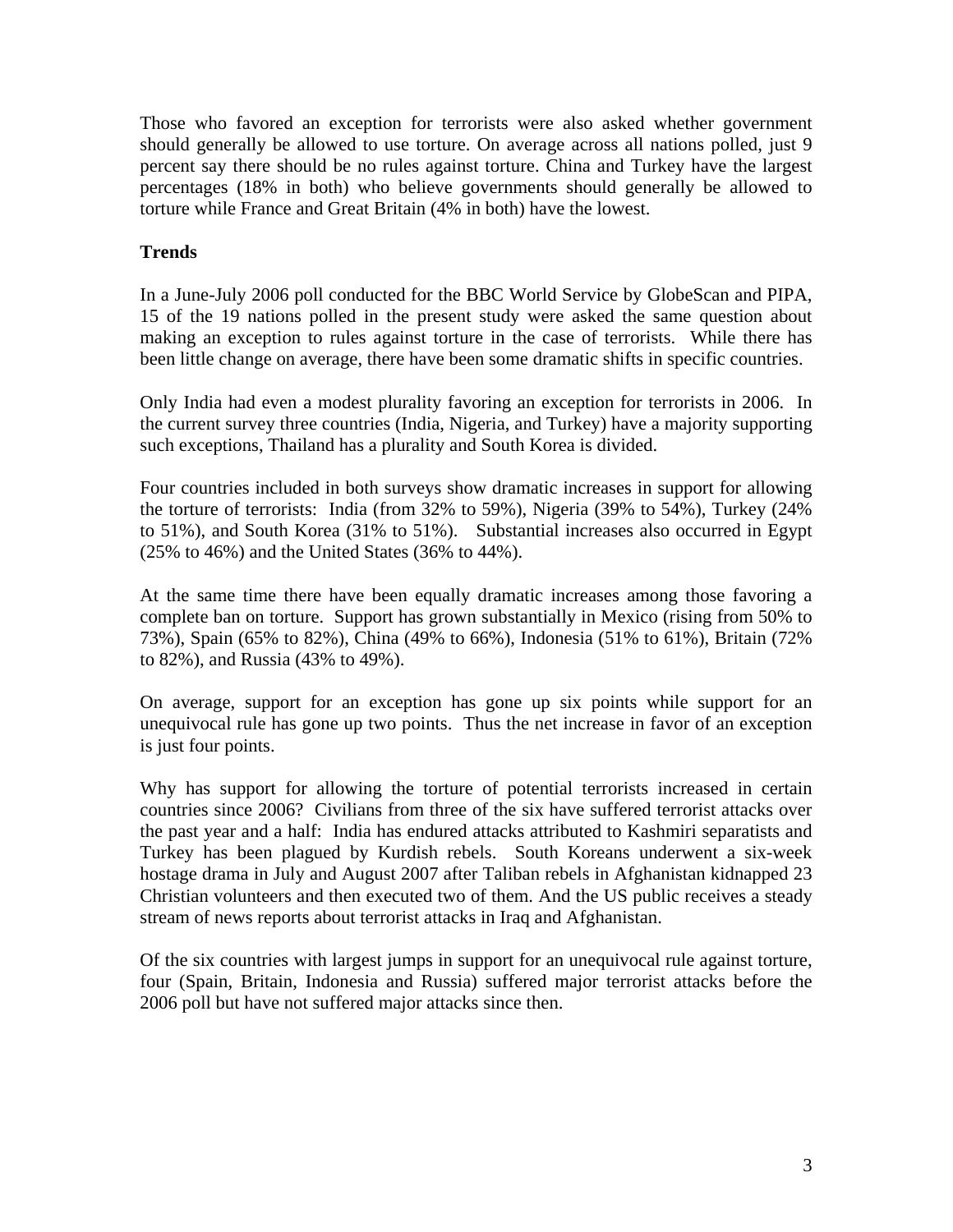# **COUNTRY-BY-COUNTRY RESULTS:**

# **AMERICAS:**

# **MEXICO**

[Reforma](http://www.reforma.com/)

Mexicans widely endorse existing norms against using torture, even in cases of terrorism. Support for rules against torture has increased the most dramatically in Mexico among publics polled in both 2006 and 2008.

- Nearly three-quarters (73%) reject the use of torture in all cases, while 24 percent favor an exception for terrorists when innocent lives are at risk. Only 7 percent fell that torture should generally be allowed.
- Mexican support for unequivocal rules against torture has grown from 50% in 2006 to 73%, while the number supporting an exception in case of terrorism remains steady at 24%.

# **UNITED STATES**

[Program on International Policy Attitudes](http://www.worldpublicopinion.org/) / [Knowledge Networks](http://www.knowledgenetworks.com/index3.html)

While Americans oppose the use of torture on the whole, the majority endorsing an unequivocal rule against torture is more modest than in other countries and has declined since 2006.

- A modest majority (53%) feels that torture should unequivocally not be allowed, while forty-four percent favor an exception for terrorists. Thirteen say torture should be allowed in general.
- Support for making exceptions for torture in the case of terrorists has grown among Americans since 2006 (44%, up from 36%), while the majority opposing the use of torture in all cases has fallen slightly (53%, down from 58%).

# **EUROPE:**

# **FRANCE**

# [Efficience 3](http://www.efficience3.com/en/accueil/index.html)

France has one of three publics (along with Britain and Spain) with the largest majorities in favor of unequivocal rules against torture and one of the smallest minorities that favor allowing the use of torture in general.

• 82% oppose the use of torture under any circumstances, while just 16% favor an exception to protect innocent lives. A mere 4% say governments should be allowed to use torture in general.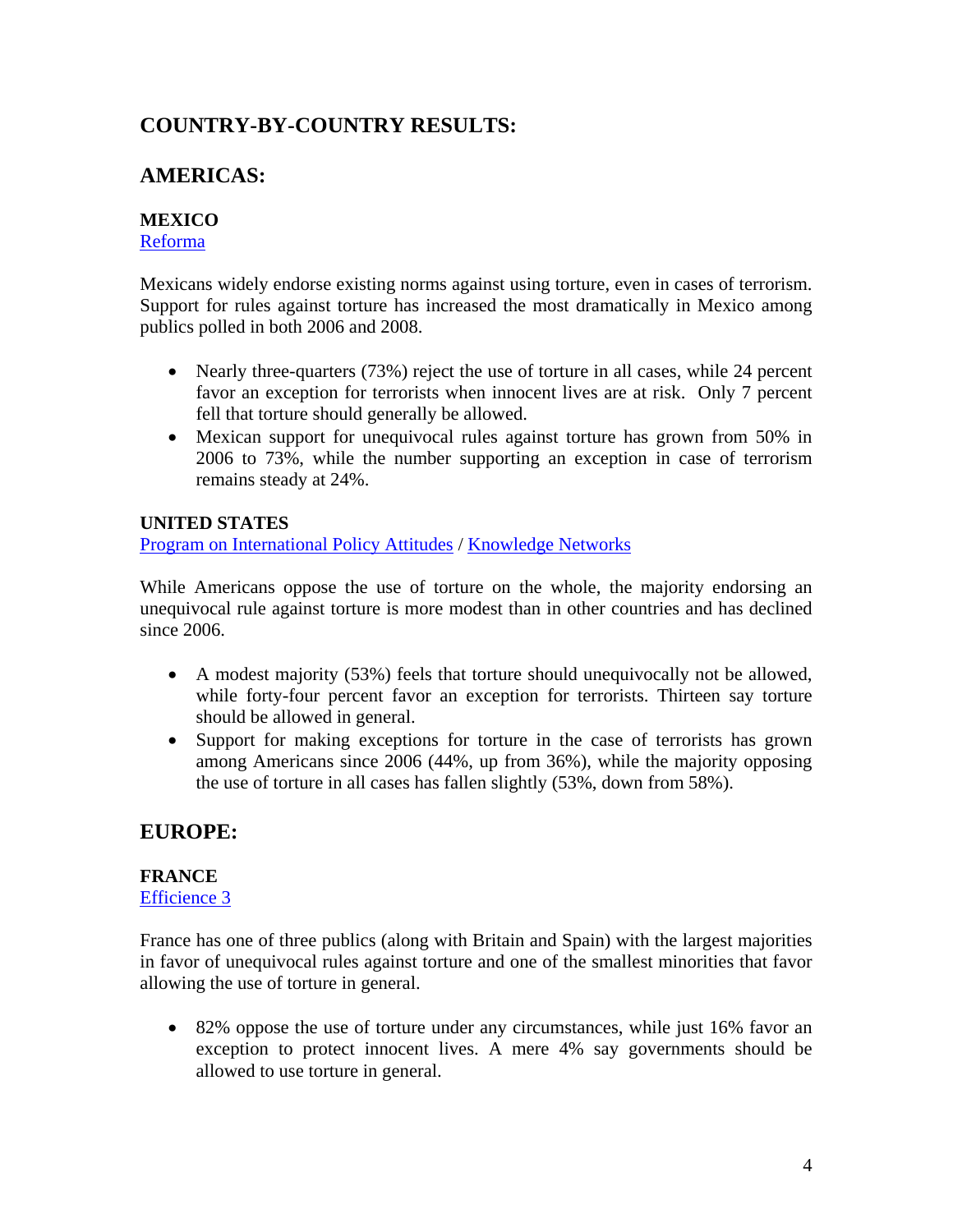• Support for firm rules against torture has risen in France since 2006 (82%, up from 75%), while those in favor of allowing torture in cases of terrorism has remained largely stable (16%, down from 19%).

### **GREAT BRITAIN**

[Chatham House \(Royal Institute of International Affairs\)](http://www.chathamhouse.org.uk/research/) / [GlobeScan](http://www.globescan.com/)

Like their European neighbors in France and Spain, Britons are among those with the largest majority opposing the use of any torture, even when presented an argument introducing the threat of terrorism. Support for rules against torture has also increased significantly in Britain.

- More than four in five (82%) in Britain support unequivocal rules against torture, and very few favor an exception for terrorists (16%). Just 4%—among the lowest polled—favor allowing torture in general.
- The majority opposing torture under any circumstances has risen 10 points in Britain since 2006 (82%, up from 72%), while those saying "terrorists pose such an extreme threat" that exception should be made have fallen from 24% to 16%.

### **RUSSIA**

#### [Levada Center](http://www.levada.ru/eng/)

More Russians favor unequivocal rules against the use of torture than say exceptions should be made for terrorism. However only a plurality takes this position and support is less widespread than in other publics.

- Approximately half (49%) oppose the use of torture under any circumstances, while 36% make an exception in the case of terrorists. Seven percent favor governments being allowed to use torture as a general rule.
- Russian opposition to all torture has risen somewhat since 2006 (49%, up from 43%), while those saying its use should be allowed in cases of terrorism has remained steady (36%, from 37% in 2006).

#### **SPAIN**  [Elcano Royal Institute](http://www.realinstitutoelcano.org/wps/portal/!ut/p/kcxml/04_Sj9SPykssy0xPLMnMz0vM0Y_QjzKLN4k3DPUESUGYHvqRKGIG8Y4IEW99X4_83FT9AP2C3NCIckdFRQBQ7RPO/delta/base64xml/L3dJdyEvUUd3QndNQSEvNElVRS82XzRfMVVW)

Spain is has the largest majority endorsing norms against the use of torture (along with Britain and France) and has had one of the largest increases in majority support for unequivocal rules against torture among publics asked in recent years.

• A large majority (82%) supports rules against the use of torture in any circumstances, and just 11% say that exceptions should be made for cases like terrorism. Six percent favor allowing governments to use torture in general.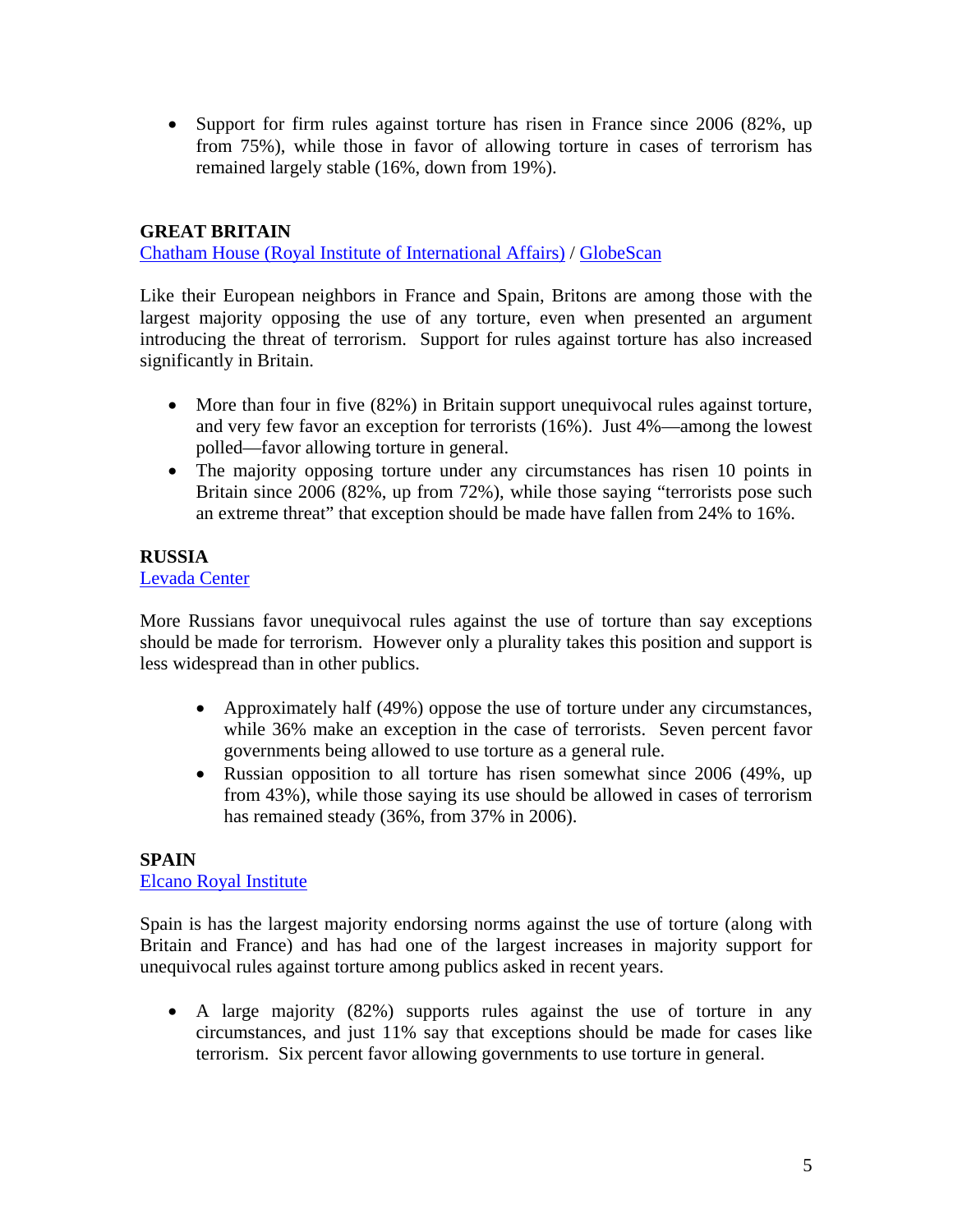• Spanish opposition to the use of torture has increased significantly since 2006 (82%, up from 65%) while the number of those who favor allowing its use in cases of terrorism has fallen somewhat (11%, down from 16%).

# **UKRAINE**

[Kiev International Institute of Sociology](http://www.kiis.com.ua/index.php?id=1&sp=1&lng=eng)

Most Ukrainians continue to reject the use of torture under any circumstances, and very few favor allowing governments to use torture in cases or terrorism or in general.

- Nearly six in 10 (59%) endorse norms prohibiting the use of torture in all cases, while 26% say limited torture should be allowed in the exceptional case of terrorism. Eight percent believe that governments should be allowed to use torture in general.
- Opposition to the use of all torture has risen slightly in Ukraine from 2006 (54%) to 2008 (59%).

# **MIDDLE EAST/EURASIA:**

# **AZERBAIJAN**

International Center for Social Research

While most Azerbaijanis believe that any use of torture should be prohibited, this majority is slightly lower than average.

• A majority (54%) of Azerbaijanis endorse unequivocal rules against torture, while slightly more than one in three (33%) support the limited use of torture against terrorists to protect innocent lives. Just 8% believe that the torture should be generally allowed.

# **EGYPT**

Attitude Market Research

While a majority of Egyptians favor maintaining clear rules against torture, Egypt has one of the largest numbers endorsing making exceptions in the case of terrorism. This minority has also grown substantially since 2006.

- A modest majority (54%) believe that clear rules against torture should be maintained, while a sizable minority (46%) believes that some degree of torture should be allowed in the case of terrorists. Just 6% say that governments should be allowed to torture in general.
- Egyptians' support for the limited use of torture in cases of terrorism has risen 21 points since 2006 (46%, up from 25%), while the majority endorsing clear rules against all torture has dropped significantly (54%, down from 65%).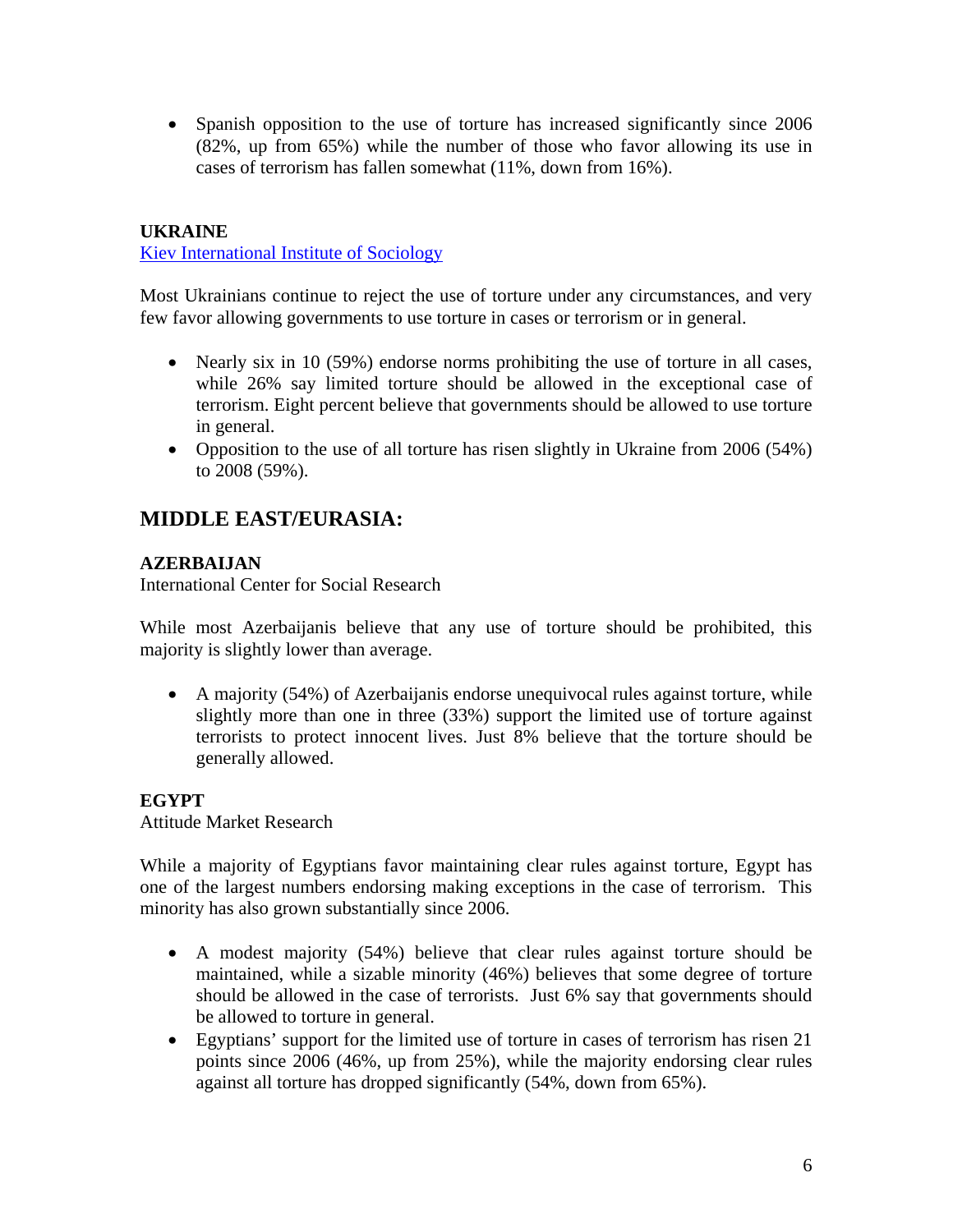### **IRAN** [WorldPublicOpinion.org](http://www.worldpublicopinion.org/)

While more Iranians endorse clear rules against torture than support an exception for terrorists, this number is relatively small. However the numbers favoring the government's right to use torture more generally is quite low.

• A plurality of Iranians (43%) support clear rules against torture, while 35% say exceptions can be made in the case of terrorists. Eight percent believe that governments should be allowed to use torture in general.

# **PALESTINIAN TERRITORIES**

[Palestinian Center for Public Opinion](http://www.pcpo.ps/)

An exceptionally large majority of Palestinians express opposition to the use of all torture, and an exceptionally small minority says that torture should be allowed in general.

• Nearly two-thirds (66%) believe that governments should maintain clear rules prohibiting all torture. Twenty-eight percent say that governmental use of torture against terrorists to save innocent lives is acceptable; while a mere 5% say the use of torture in general should be allowed.

# **TURKEY**  [ARI Foundation](http://www.arifoundation.org/) / [Infakto Research Workshop](http://www.infakto.com.tr/)

Turks now show majority support for making exceptions for using torture in cases of terrorism, a dramatic shift from the majority that endorsed clear rules against torture in 2006. Turks also have the largest minority (along with China) among the publics polled that favor allowing governments to use torture in general.

- In Turkey, a slight majority (51%) believe that governments should be allowed to use some degree of torture for exceptions such as terrorists, including 18% that feel governments should be allowed to use torture in general. A significant number (36%), though one of the smallest, says that unequivocal rules against torture should be maintained.
- Support for making exceptions to use torture in the case of terrorists has risen dramatically from 2006 and is now a majority (51%, up from 24%), while those endorsing clear rules against using torture in any circumstance have decreased just as significantly (36%, down from 62%).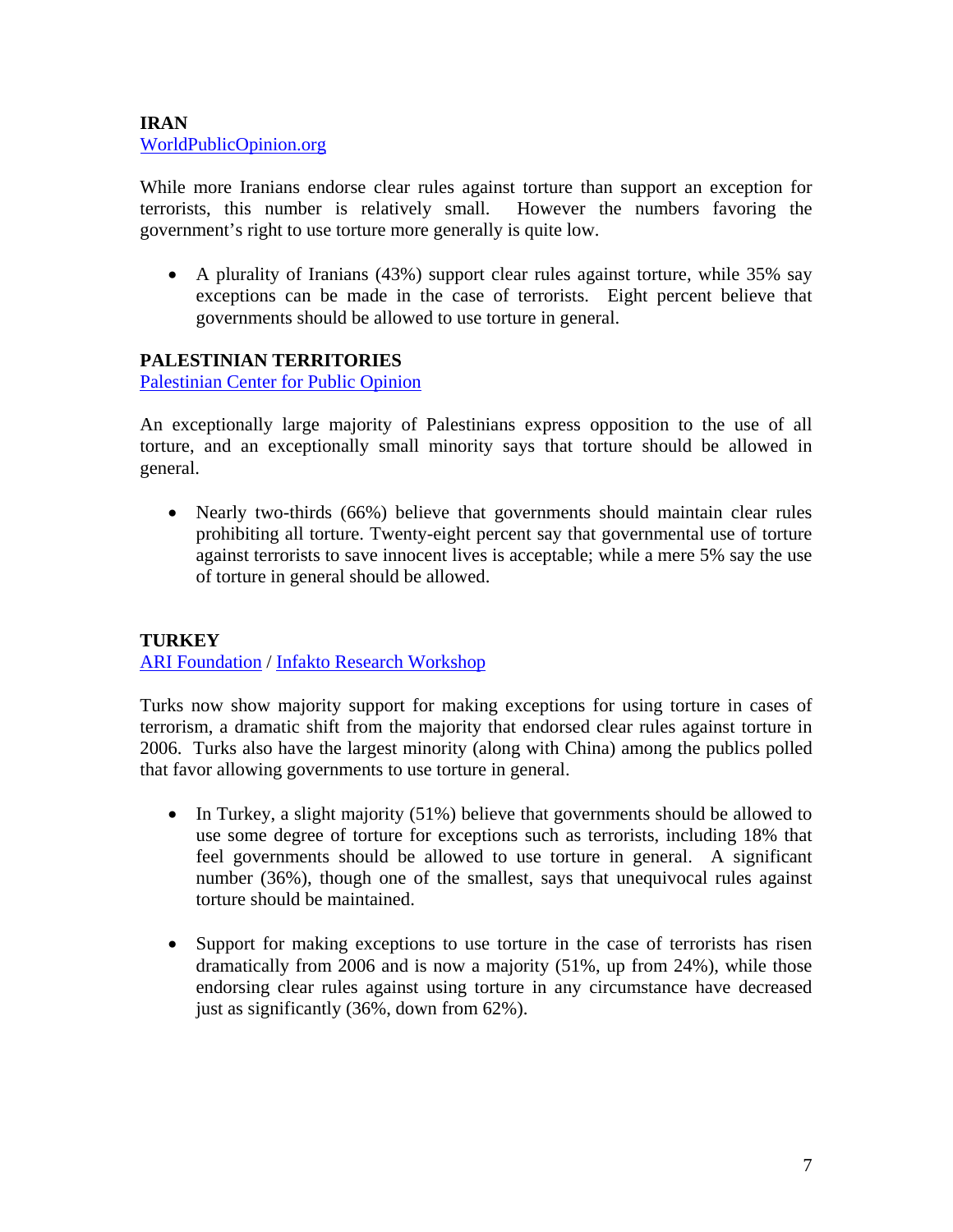# **AFRICA:**

# **NIGERIA**

Market Trends Research International

Nigerians are one of few publics with a majority saying that limited torture should be allowed against terrorists if it can save innocent lives. This number has risen dramatically since 2006.

- A majority (54%) of Nigerians favor allowing torture in cases of terrorism, while 41% say that rules against torture under any circumstances should be maintained. However just 15% endorse the government using torture in general.
- Support for allowing torture in cases of terrorism has grown dramatically since 2006, shifting from a plurality unequivocally opposing the use of torture (49% to 39%) to a majority saying it should be allowed in cases of terrorism (54% to 41%).

# **ASIA/PACIFIC:**

#### **CHINA** [WorldPublicOpinion.org](http://www.worldpublicopinion.org/)

While a large and growing majority in China rejects the use of torture in all cases, it also has one of the largest minorities that believes torture should generally be allowed.

- Two-thirds (66%) of Chinese support unequivocal rules against torture, while 28% feel that exceptions should be made for terrorists. Almost one-fifth (18%), think that torture should be allowed in general.
- Chinese support for clear rules against torture has risen 17 points since 2006 (66%, up from 49%), while those that feel there should be exceptions for using torture against terrorists decreased from 37% to 28%.

# **INDIA**

#### [Team CVoter](http://www.teamcvoter.com/)

India has the largest number saying that there should be exceptions for allowing the use of torture against terrorists, as well as the lowest support for unequivocal rules against torture. Among all nations polled in both 2006 and 2008, India also has the largest increase in support of making exceptions for torture in the case of terrorism.

- A majority of Indians (59%) support governments allowing exceptions for the use of torture against terrorists, including 12% that believe torture should generally be allowed, while 28% overall say that all torture should be prohibited.
- Indian support for making exceptions for the use of torture against terrorists has increased from 32% in 2006 to a majority of 59%. At the same time, the number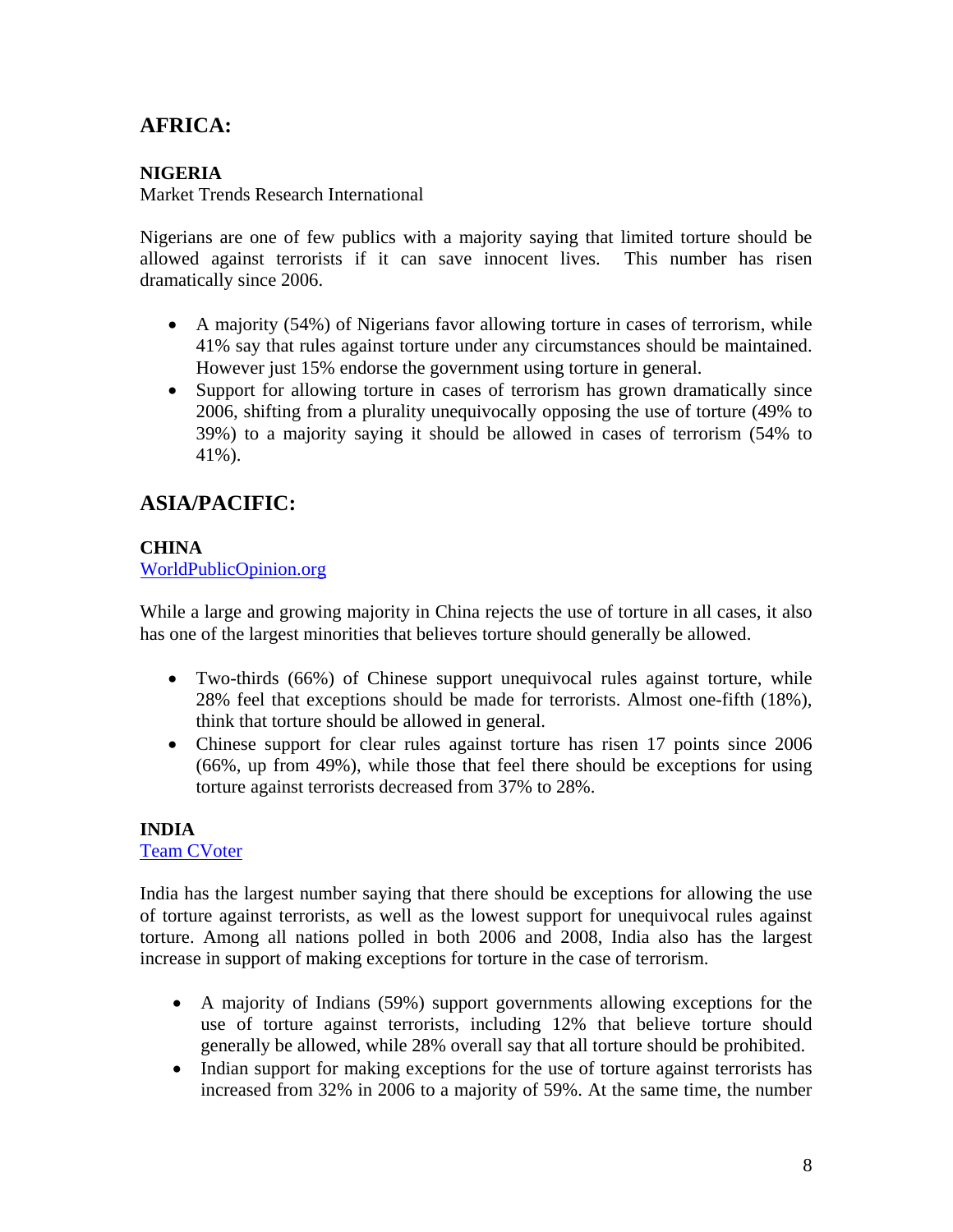of those that reject torture with no exceptions also rose from 23% in 2006 to 28%. It should be noted that in 2006 28% of Indians gave an answer of "neither" or "depends" on this question.

### **INDONESIA**

#### **[Synovate](http://www.synovate.com/)**

A very large majority of Indonesians endorse unequivocal rules against torture, even in cases of terrorism, a figure that has increased significantly in the past two years.

- 61% of the Indonesian public says that governments should maintain clear rules against torture, while 34% endorse exceptions for terrorists and only 6% feel that torture should generally be allowed.
- Indonesian opposition to the use of torture in any case has grown substantially since 2006 from a slight majority (51%) to a large majority (61%). Support for allowing exceptions for the use of torture in the case of terrorists has decreased from 40% to 34%.

### **SOUTH KOREA**

[East Asia Institute](http://www.eai.or.kr/)

South Koreans are divided on the issue of the use of torture in cases of terrorism, with roughly half endorsing existing norms and half endorsing an exception for terrorists. This is a dramatic shift from 2006, when a majority of South Koreans rejected the use of torture.

- While approximately half of South Koreans (51%) feel that there should be exceptions for allowing torture, a statistically equivalent number (48%) say there should be clear rules against torture in all cases. Just 13% say that torture should generally be accepted.
- South Korean support for making an exception for terrorists and allowing the use of torture has risen significantly from 31% in 2006 to 51%. Conversely, those that reject any use of torture decreased from a majority of 66% in 2006 to 48%.

#### **THAILAND**

[ABAC Poll Research Center, Assumption University](http://www.abacpoll.com/)

A plurality of Thais feels that there should be an exception made for terrorists on the issue of the use of torture.

• A plurality of Thais (44%) agree that governments should allow some degree of torture against terrorists, though only 10% that say that torture should be allowed in general. Thirty-six percent of Thais reject the use of torture no matter the circumstances.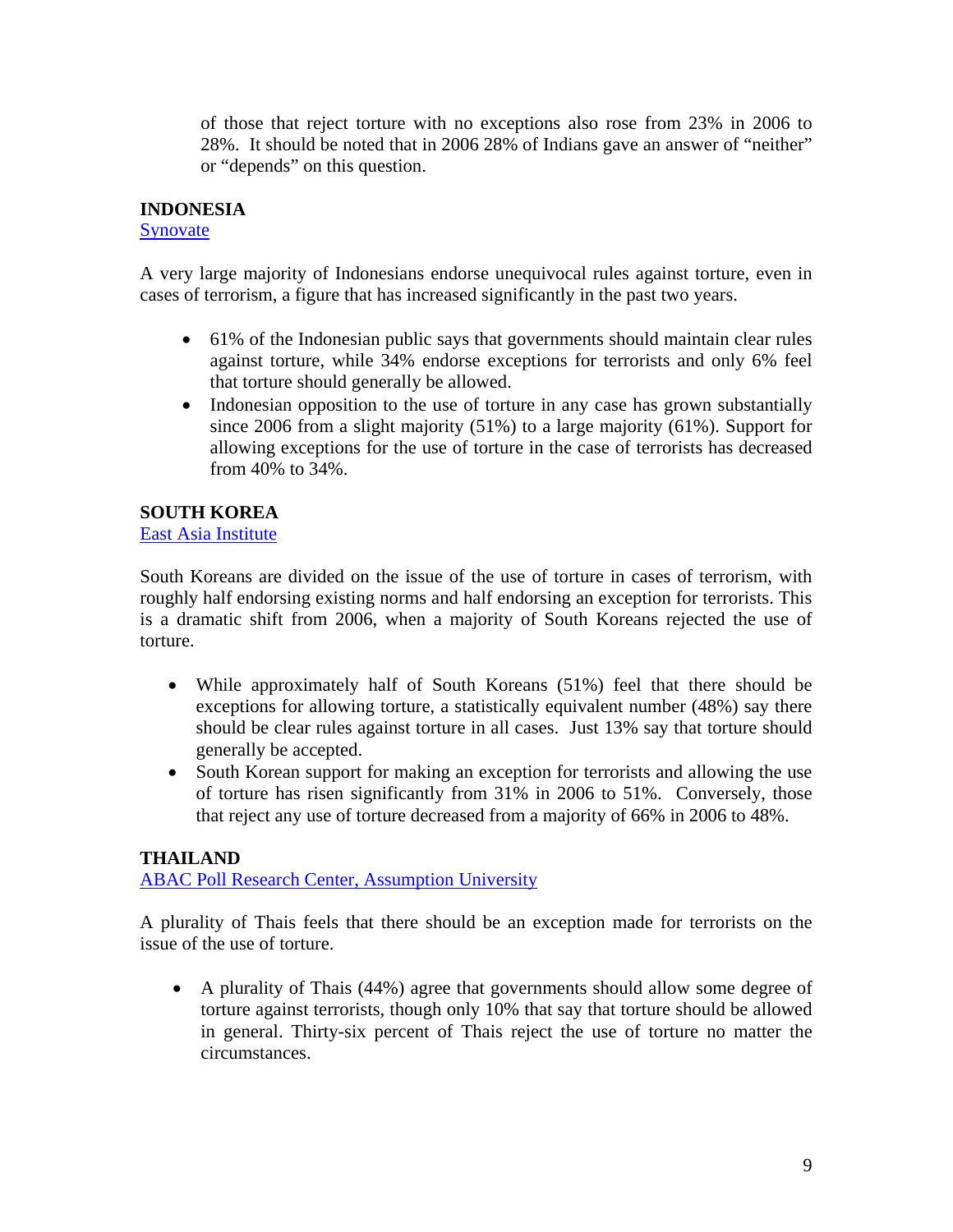# WORLDPUBLICOPINION.ORG

# **World Public Opinion on Torture**

# **June, 24 2008**

Q30-T1: Most countries have agreed to rules that prohibit torturing prisoners. Which position is closer to yours?

|                      | <b>Terrorists pose such an extreme</b><br>threat that governments should<br>now be allowed to use some<br>degree of torture if it may gain<br>information that saves innocent | <b>Clear rules against torture</b><br>should be maintained because<br>any use of torture is immoral<br>and will weaken international<br>human rights standards against | DK/NS          |
|----------------------|-------------------------------------------------------------------------------------------------------------------------------------------------------------------------------|------------------------------------------------------------------------------------------------------------------------------------------------------------------------|----------------|
|                      | lives                                                                                                                                                                         | torture                                                                                                                                                                |                |
| <b>Mexico</b>        | 24                                                                                                                                                                            | 73                                                                                                                                                                     | $\mathfrak{Z}$ |
| <b>US</b>            | 44                                                                                                                                                                            | 53                                                                                                                                                                     | $\overline{3}$ |
|                      |                                                                                                                                                                               |                                                                                                                                                                        |                |
| <b>France</b>        | 16                                                                                                                                                                            | 82                                                                                                                                                                     |                |
| <b>Great Britain</b> | 16                                                                                                                                                                            | 82                                                                                                                                                                     | $\frac{2}{3}$  |
| Poland               | 27                                                                                                                                                                            | 62                                                                                                                                                                     | 11             |
| <b>Russia</b>        | 36                                                                                                                                                                            | 49                                                                                                                                                                     | 15             |
| <b>Spain</b>         | 11                                                                                                                                                                            | 82                                                                                                                                                                     | $\overline{7}$ |
| <b>Ukraine</b>       | 26                                                                                                                                                                            | 59                                                                                                                                                                     | 15             |
|                      |                                                                                                                                                                               |                                                                                                                                                                        |                |
| Azerbaijan           | 33                                                                                                                                                                            | 54                                                                                                                                                                     | 12             |
| Egypt                | 46                                                                                                                                                                            | 54                                                                                                                                                                     | $\overline{0}$ |
| <b>Iran</b>          | 35                                                                                                                                                                            | 43                                                                                                                                                                     | 22             |
| Palestinian ter.     | 28                                                                                                                                                                            | 66                                                                                                                                                                     | 6              |
| <b>Turkey</b>        | 51                                                                                                                                                                            | 36                                                                                                                                                                     | 13             |
|                      |                                                                                                                                                                               |                                                                                                                                                                        |                |
| <b>Nigeria</b>       | 54                                                                                                                                                                            | 41                                                                                                                                                                     | $\sqrt{5}$     |
| China                | 28                                                                                                                                                                            | 66                                                                                                                                                                     | 6              |
|                      |                                                                                                                                                                               |                                                                                                                                                                        |                |
| India                | 59                                                                                                                                                                            | 28                                                                                                                                                                     | 13             |
| <b>Indonesia</b>     | 34                                                                                                                                                                            | 61                                                                                                                                                                     | $\sqrt{5}$     |
| <b>S</b> Korea       | 51                                                                                                                                                                            | 48                                                                                                                                                                     | $\mathbf{1}$   |
| <b>Thailand</b>      | 44                                                                                                                                                                            | 36                                                                                                                                                                     | 19             |
|                      |                                                                                                                                                                               |                                                                                                                                                                        |                |
| Average              | 35                                                                                                                                                                            | 57                                                                                                                                                                     | 9              |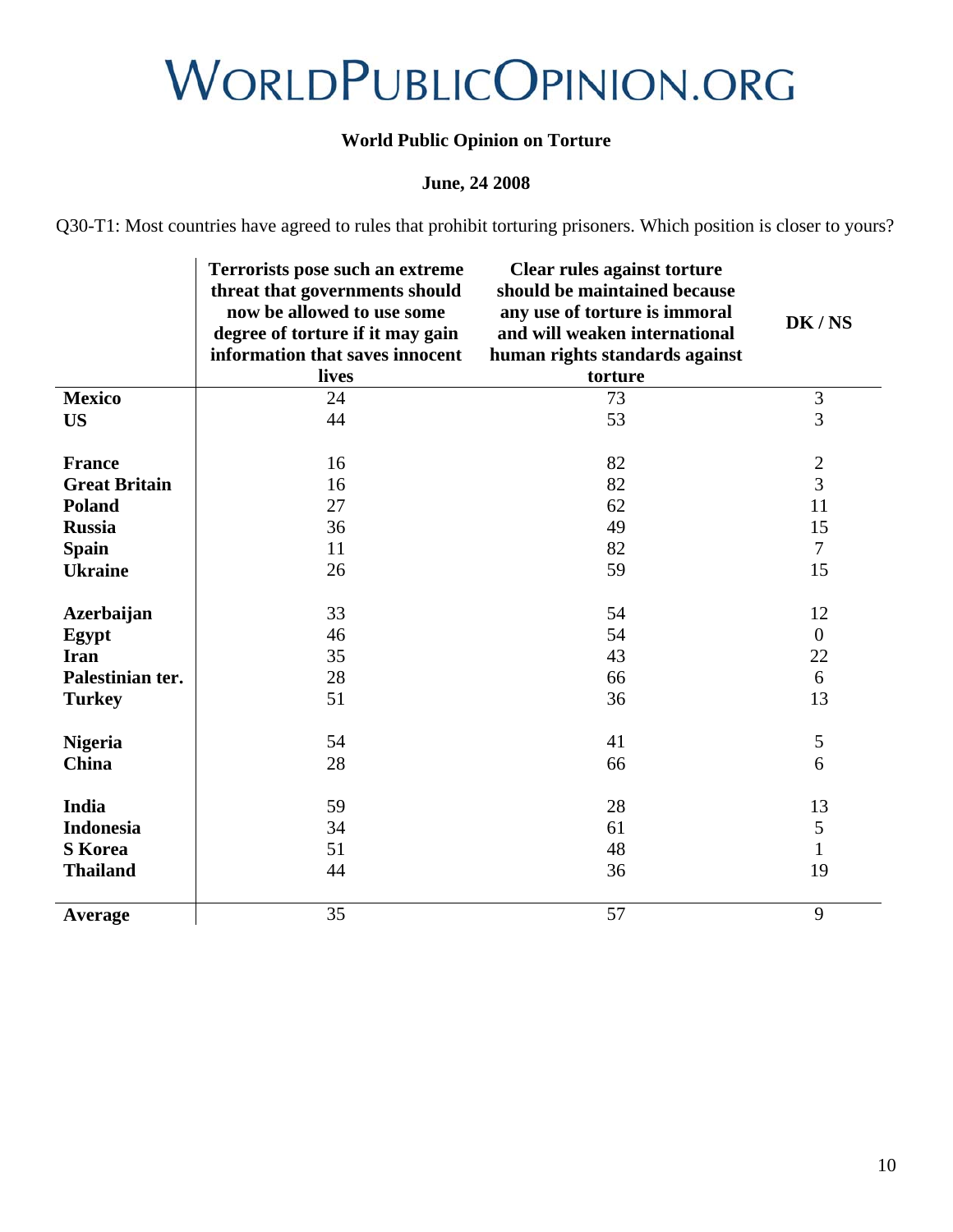# **[Ask only those who answer "Terrorists pose such an extreme threat that governments should now be allowed to use some degree of torture if it may gain information that saves innocent lives" in Q30-T1]**

Q30a-T1a: What about cases that have nothing to do with terrorism? Do you think that there should be rules prohibiting torture in all other cases or that in general governments should be allowed to use torture to try to get information?

|                      | <b>Clear rules should</b><br>be maintained (Q30) | <b>Should be rules</b><br>prohibiting torture in all<br>other cases - Depends -<br>DK | <b>Governments should</b><br>be allowed to use<br>torture | <b>DK/NS</b><br>on Q30 |
|----------------------|--------------------------------------------------|---------------------------------------------------------------------------------------|-----------------------------------------------------------|------------------------|
| <b>Mexico</b>        | 73                                               | 17                                                                                    | $\overline{7}$                                            | 3                      |
| <b>US</b>            | 53                                               | 31                                                                                    | 13                                                        | 3                      |
| <b>France</b>        | 82                                               | 12                                                                                    | $\overline{4}$                                            | $\sqrt{2}$             |
| <b>Great Britain</b> | 82                                               | 11                                                                                    | 4                                                         | $\overline{3}$         |
| Poland               | 62                                               | 20                                                                                    | $\overline{7}$                                            | 11                     |
| <b>Russia</b>        | 49                                               | 29                                                                                    | 7                                                         | 15                     |
| <b>Spain</b>         | 82                                               | 6                                                                                     | 6                                                         | $\overline{7}$         |
| <b>Ukraine</b>       | 59                                               | 18                                                                                    | 8                                                         | 15                     |
| <b>Azerbaijan</b>    | 54                                               | 26                                                                                    | $8\,$                                                     | 12                     |
| Egypt                | 54                                               | 40                                                                                    | 6                                                         | $\overline{0}$         |
| <b>Iran</b>          | 43                                               | 28                                                                                    | 8                                                         | 22                     |
| Palestinian ter.     | 66                                               | 23                                                                                    | 5                                                         | 6                      |
| <b>Turkey</b>        | 36                                               | 34                                                                                    | 18                                                        | 13                     |
| <b>Nigeria</b>       | 41                                               | 39                                                                                    | 15                                                        | 5                      |
| <b>China</b>         | 66                                               | 10                                                                                    | 18                                                        | 6                      |
| India                | 28                                               | 47                                                                                    | 12                                                        | 13                     |
| <b>Indonesia</b>     | 61                                               | 29                                                                                    | 6                                                         | 5                      |
| <b>S</b> Korea       | 48                                               | 38                                                                                    | 13                                                        | $\mathbf{1}$           |
| <b>Thailand</b>      | 36                                               | 34                                                                                    | 10                                                        | 19                     |
| Average              | 57                                               | 26                                                                                    | 9                                                         | $8\,$                  |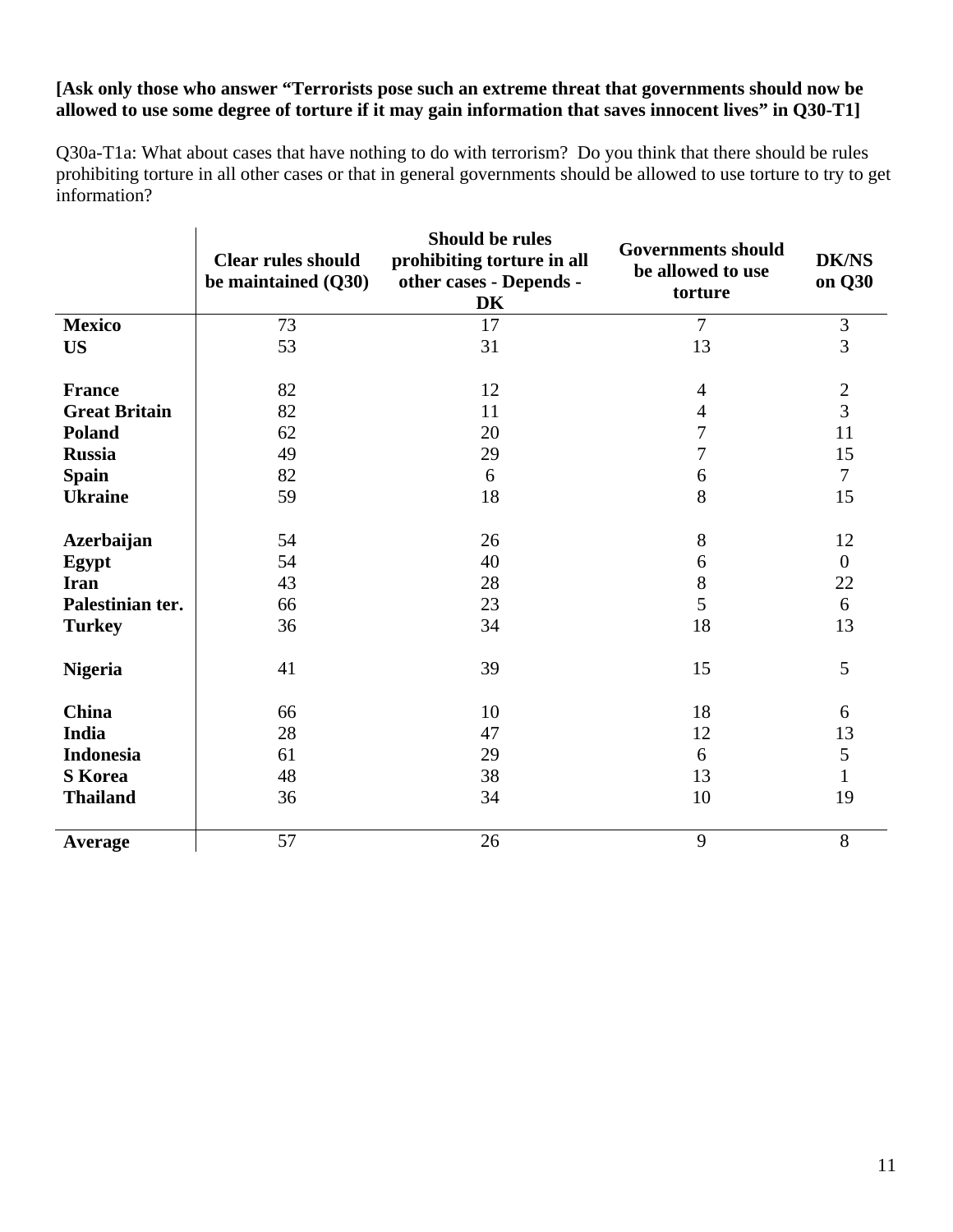# **WORLDPUBLICOPINION.ORG**

# **RESEARCH PARTNERS**

| <b>Country</b>             | <b>Research Center</b>                                                            | <b>Contact</b>                                                                                                                                             |  |
|----------------------------|-----------------------------------------------------------------------------------|------------------------------------------------------------------------------------------------------------------------------------------------------------|--|
| Azerbaijan                 | <b>International Center for Social Research</b>                                   | Dr. Tair Faradov<br>tfaradov@yahoo.com<br>(+99 412) 492 27 34/672 22 49                                                                                    |  |
| China                      | WorldPublicOpinion.org                                                            | Dr. Stephen Weber<br>sweber@pipa.org<br>$+1$ 202 232 7500                                                                                                  |  |
| Egypt                      | <b>Attitude Market Research</b>                                                   | Mr. Mohamed Al Gendy<br>mgendy@attitude-eg.com<br>$+20222711262$                                                                                           |  |
| France                     | <b>Efficience 3</b>                                                               | Ms. Laetitia Larreguy<br>laetitia.l@efficience3.com<br>+33 3 26 79 75 82                                                                                   |  |
| <b>Great Britain</b>       | <b>Chatham House</b><br>(Royal Institute of International Affairs) /<br>GlobeScan | Dr. Robin Niblett<br>rniblett@chathamhouse.org.uk<br>$+44(0)2073143667$<br>Mr. Lloyd Hetherington<br>lloyd.hetherington@globescan.com<br>$+1$ 416 962 0707 |  |
| India                      | <b>Team CVoter</b>                                                                | Mr. Yashwant Deshmukh<br>yashwant@teamcvoter.com<br>91 120 4247135                                                                                         |  |
| Indonesia                  | Synovate                                                                          | Ms. Eva Yusuf<br>Eva. Yusuf@synovate.com<br>$(+62-21)$ 2525 608                                                                                            |  |
| Iran                       | <b>WorldPublicOpinion.org</b>                                                     | Dr. Stephen Weber<br>sweber@pipa.org<br>$+1$ 202 232 7500                                                                                                  |  |
| Mexico                     | Reforma                                                                           | Dr. Alejandro Moreno<br>alejandro.moreno@reforma.com<br>$+5256287235$                                                                                      |  |
| Nigeria                    | Market Trends Research International                                              | Mr. Michael Umogun<br>m.umogun@research-intng.com<br>$+234-17917987$                                                                                       |  |
| Palestinian<br>territories | <b>Palestinian Center for Public Opinion</b>                                      | Dr. Nabil Kukali<br>kukali@p-ol.com<br>$(+972-2)$ 2774846                                                                                                  |  |
| Poland<br><b>CBOS</b>      |                                                                                   | Dr. Michal Wenzel<br>m.wenzel@cbos.pl<br>$(+0-22)$ 693 47 25 / 693 46 93                                                                                   |  |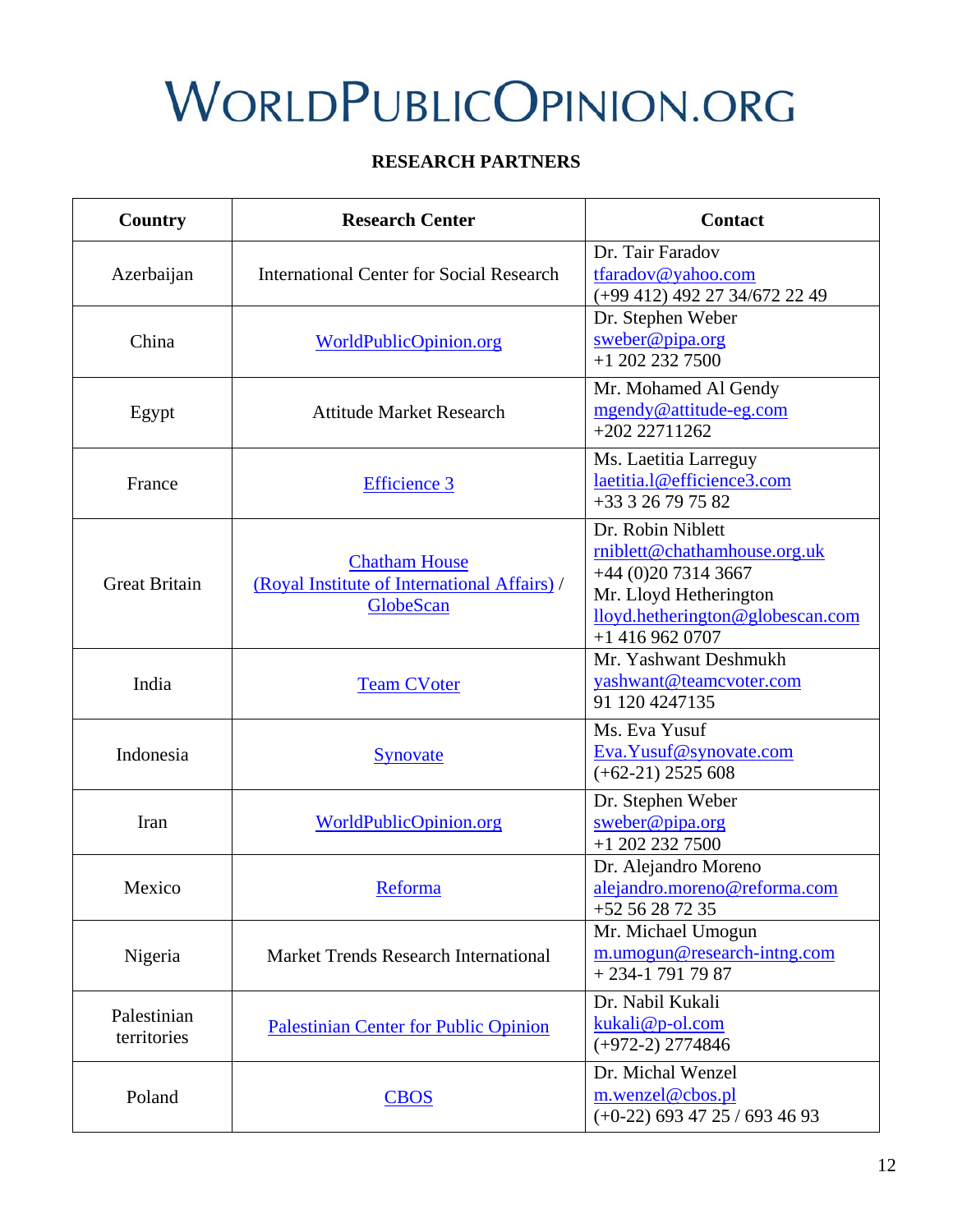| Russia               | <b>Levada Center</b>                                                     | Ms. Ludmila Khakhulina<br>lkhahul@levada.ru<br>$(+7095)$ 229-55-44                                                                             |
|----------------------|--------------------------------------------------------------------------|------------------------------------------------------------------------------------------------------------------------------------------------|
| South Korea          | <b>East Asia Institute</b>                                               | Dr. Han Wool Jeong<br>hwjeong@eai.or.kr<br>$+82$ 02-2277-1683                                                                                  |
| Spain                | <b>Elcano Royal Institute</b>                                            | Mr. Javier Noya<br>jnoya@rielcano.org<br>$+34917816770$                                                                                        |
| Thailand             | <b>ABAC Poll Research Center,</b><br><b>Assumption University</b>        | Dr. Noppadon Kannika<br>noppadonknn@au.edu<br>$+66-2-719-1550$                                                                                 |
| Turkey               | <b>ARI</b> Foundation /<br><b>Infakto Research Workshop</b>              | Mr. Yurter Ozcan<br>Yurter@arifoundation.org<br>$+1$ (804) 868 0123<br>Dr. Emre Erdogan<br>emre.erdogan@infakto.com.tr<br>+90 212 231 07 08    |
| Ukraine              | <b>Kiev International Institute of Sociology</b>                         | Dr. Vladimir Illich Paniotto<br>paniotto@kmis.kiev.ua<br>$(+38)$ 044 537-3376 / $(+38)$ 044<br>501-7403                                        |
| <b>United States</b> | Program on International Policy Attitudes /<br><b>Knowledge Networks</b> | Dr. Stephen Weber<br>$s$ weber@pipa.org<br>$+1 - 202 - 232 - 7500$<br>Dr. Michael Dennis<br>mdennis@knowledgenetworks.com<br>$+1-650-289-2160$ |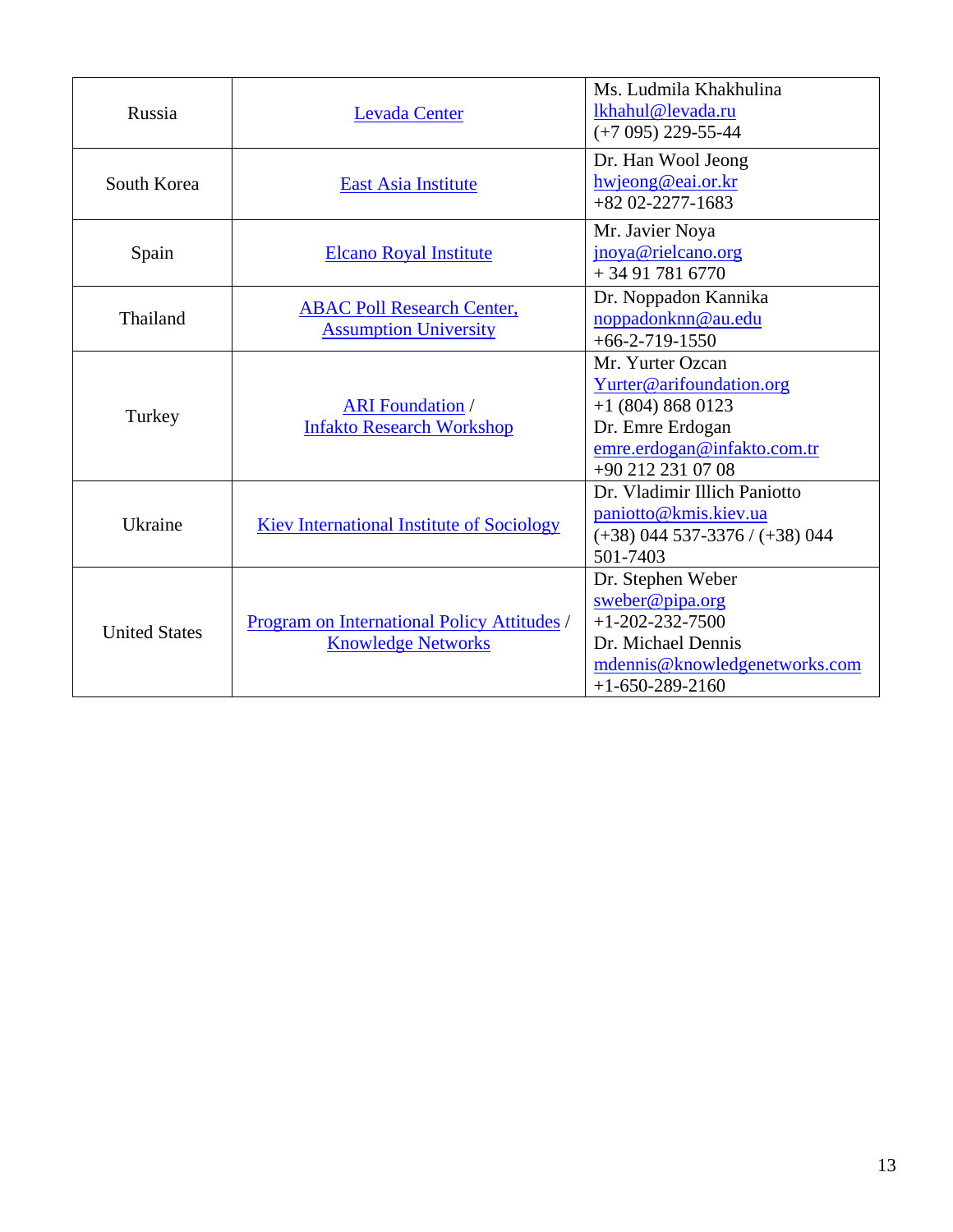# **METHODOLOGY**

| Country                    | <b>Sample Size</b><br>(unweighted) | <b>MoE</b><br>(%) | <b>Field dates</b>     | <b>Survey</b><br>methodology | <b>Type of</b><br>sample |
|----------------------------|------------------------------------|-------------------|------------------------|------------------------------|--------------------------|
| Azerbaijan                 | 602                                | 4.1               | Jan 13 – Feb 5, 2008   | Face-to-face                 | National                 |
| China                      | 1000                               | 3.2               | Jan 10-25, 2008        | Telephone                    | Urban <sup>1</sup>       |
| Egypt                      | 600                                | 4.1               | Jan 17-27, 2008        | Face-to-face                 | Urban <sup>2</sup>       |
| France                     | 600                                | 4.1               | Feb 5-11, 2008         | Telephone                    | National                 |
| <b>Great Britain</b>       | 800                                | 3.5               | Jan 29 – Feb 19, 2008  | Telephone                    | National                 |
| India                      | 1023                               | 3.2               | February 25-29, 2008   | Face-to-face                 | National <sup>3</sup>    |
| Indonesia                  | 811                                | 3.5               | Jan 19-29, 2008        | Face-to-face                 | National <sup>4</sup>    |
| Iran                       | 710                                | 3.8               | Jan 13 – Feb 9, 2008   | Face-to-face                 | National                 |
| Mexico                     | 850                                | 3.4               | Jan 25-27, 2008        | Telephone                    | National <sup>5</sup>    |
| Nigeria                    | 1000                               | 3.2               | February 7-18, 2008    | Face-to-face                 | National <sup>6</sup>    |
| Palestinian<br>territories | 626                                | 4.0               | February 10-23, 2008   | Face-to-face                 | National <sup>7</sup>    |
| Poland                     | 870                                | 3.4               | Nov $29 - Dec 4, 2007$ | Face-to-face                 | National                 |
| Russia                     | 1600                               | 3.5               | Jan 18-22, 2008        | Face-to-Face                 | National <sup>8</sup>    |
| South Korea                | 600                                | 4.1               | Feb 11-12, 2008        | Telephone                    | National                 |
| Spain                      | 600                                | 4.1               | Mar 26 – Apr 9, 2008   | Telephone                    | National                 |
| Thailand                   | 2699                               | 1.9               | Apr 21 – May 6, 2008   | Face-to-face                 | National <sup>9</sup>    |
| Turkey                     | 719                                | 3.7               | Jan 12-24, 2008        | Face-to-face                 | National                 |
| Ukraine                    | 2046                               | 3.1               | Feb 8-18, 2008         | Face-to-face                 | National <sup>10</sup>   |